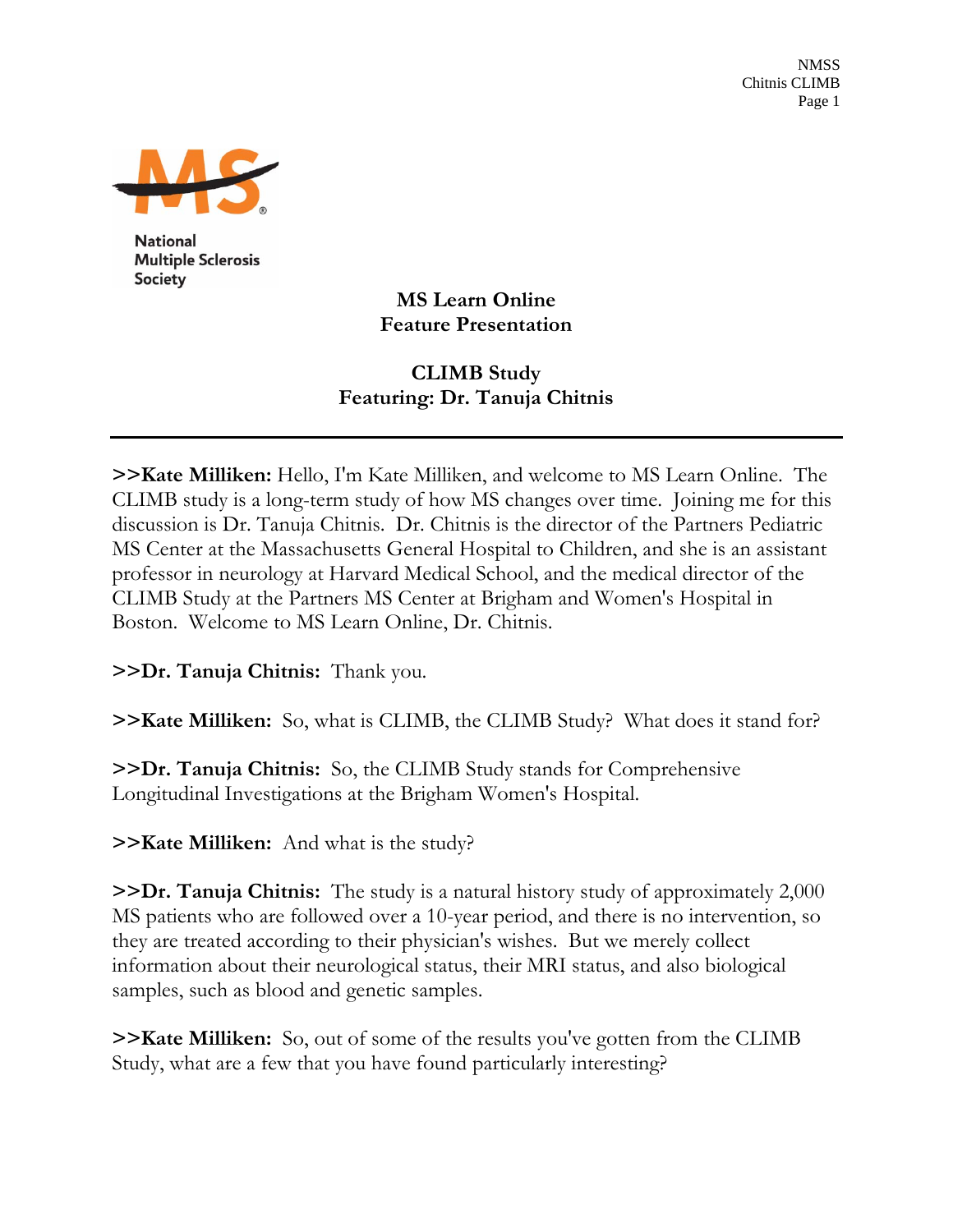**>>Dr. Tanuja Chitnis:** We found that smoking is actually a risk factor for developing more progressive or earlier progressive disease. We have also found that 12% of our patients may develop something called malignant MS, which means having a disability score of 6 within five years, or walking with a cane within five years. And we've identified some risk factors including smoking, including being a man as risk factors for malignant MS. And these may be a patient group that needs attention or more aggressive treatment earlier.

In addition, we found -- we studied benign MS patients. We found, depending on how you define benign MS, which usually is defined as a disability score of 3 within 10 or 15 years, we found that those patients do tend to still have difficulty with some cognitive and patient reported outcome measures. If we use a more conservative definition of benign MS, such as an EDSS of 1 or 1.5 within 10 years, then those patients seem to do better overall. So, I think we have to be very careful in how we're defining benign MS.

**>>Kate Milliken:** Who is eligible to be part of the CLIMB Study?

**>>Dr. Tanuja Chitnis:** So, anyone with a diagnosis of MS who is willing to be followed at the Partners MS Center, and is willing to have neurological exams before and every 6 to 12 months, and an MRI every year, as well as blood draws once a year. So, it's a fairly simple procedure.

**>>Kate Milliken:** So, when you started the CLIMB Study in 2001, I'm sure you had parameters that you were working with to commence the study. Have those parameters changed in terms of what you're giving the people in the study?

**>>Dr. Tanuja Chitnis:** Yes, that's a very good question. So, initially we began by studying things like dates of disease onset and relapse rates in patients and, as well, treatments, of course, and disability scores. We've added MRI and patients have standardized MRI's performed on an annual basis. As well, we have added blood draws on an annual basis, and genetic testing was added a little bit later on. So, most of our patients have all of these studies or tests performed.

In addition, a number of patients have quality of life or patient reported measures included, and we think that this is a very important way of assessing a patient's response to treatment or just a perception of how they're doing, and we can correlate this with other more standard neurological measures.